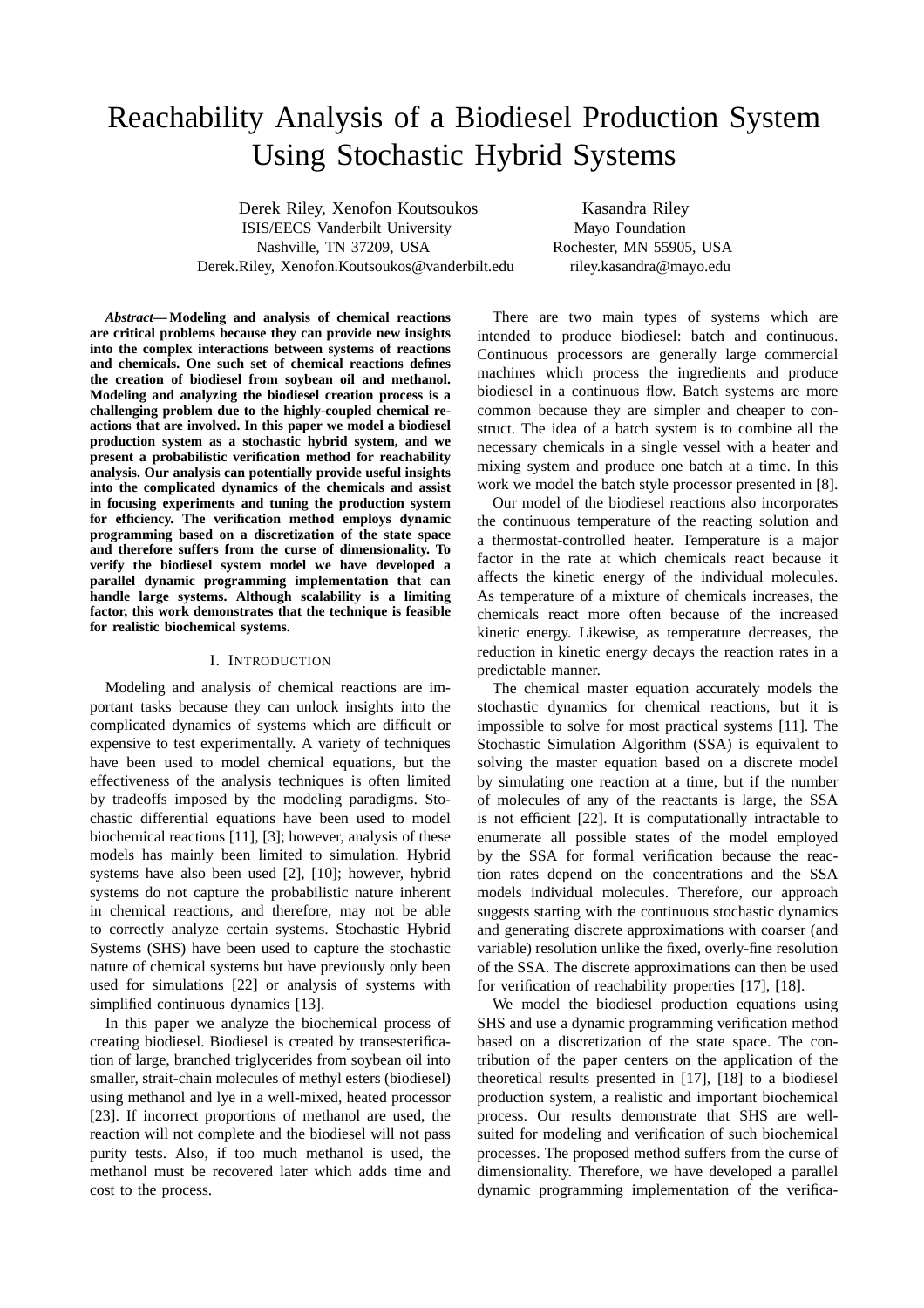tion algorithm that can handle large systems. This work demonstrates that the technique is feasible for realistic systems of chemical equations even though scalability is a limiting factor.

The organization for the rest of the paper is as follows: Section 2 describes the related work, Section 3 describes SHS modeling of systems of chemical equations for biodiesel, Section 4 describes the probabilistic verification method, Section 5 presents our experimental results, and Section 6 concludes the work.

## II. RELATED WORK

Biodiesel reactions have been previously modeled using differential equations under constant temperature conditions [8], [20]. A kinetic-based modeling technique for the biodiesel reactions is presented in [1]. Different biodiesel processor designs and processing techniques are compared in [24]. Since biodiesel processors involve switches, pumps, and variable temperatures, hybrid modeling techniques can be used to accurately model the real processors.

Hybrid systems have been used for modeling biological-based systems in order to capture the complicated dynamics using well-defined abstractions. Biological protein regulatory networks have been modeled with hybrid systems using linear differential equations to describe the changes in protein concentrations and discrete switches to activate or deactivate the continuous dynamics based on protein thresholds [10]. Stochastic hybrid systems further improve on the benefits of hybrid systems by providing a probabilistic framework for realistically modeling chemical reactions. A modeling technique that uses SHS to construct models for chemical reactions involving a single reactant specie is presented in [13]. A genetic regulatory network was modeled with a SHS model and compared to a deterministic model in [15]. SHS models of biochemical systems have been developed and simulated using hybrid simulation algorithms in [12], [22].

This paper adopts a SHS model that is a special case of the general model presented in [6] and employs a reachability analysis method based on discrete approximations. Discrete approximation methods based on finite differences have been studied extensively in [19]. Based on discrete approximations, the reachability problem can be solved using algorithms for discrete processes [21]. The approach has been applied for optimal control of SHS given a discounted cost criterion in [16]. For verification, the discount term cannot be used and convergence of the value function can be ensured only for appropriate initial conditions. A related grid based method for safety analysis of stochastic systems with applications to air traffic management has been presented in [14]. Our approach is similar but using viscosity solutions we show the convergence of the discrete approximation methods.

Reachability analysis for SHS can also be performed using Monte Carlo methods [5]. Multiple stochastic simulations are used to determine the reachability probability for an initial state of a SHS. Confidence intervals and accuracy probabilities can be selected by adjusting the number of simulations.

#### III. MODELING CHEMICAL REACTIONS USING SHS

## *A. Dynamics of Chemical Reactions*

A chemical reaction specifies all chemical species which react (reactants) and are produced (products). A kinetic constant  $k$ , associated with each reaction, numerically describes the affinity for the reactants to produce the products in constant temperature conditions. Experimental analysis is used to physically measure the variation in individual concentrations of the chemical species in a biochemical system. However, understanding the dynamical behavior of biochemical systems requires running many experiments that can be time consuming, tedious, unsafe, or costly. Developing and analyzing dynamical models for capturing the evolution of individual chemical species concentrations can reduce the number of experiments needed.

Chemical reactions are inherently probabilistic because of the unpredictability of molecular motion [9], so their dynamics can be accurately described by stochastic models. Discrete stochastic models of reactions can be created by describing a reaction j as firing at a rate  $a_i$  [7]. When the reaction fires, the concentrations of the reactants and products are reset to the appropriate updated values. Table I shows the rates and resets for several examples of different types of reactions. For example, when the reaction  $X \to Z$  occurs, a molecule of X is consumed and a molecule of Z is produced denoted by  $x- = 1$  and  $z+=1$  respectively where x and z are the quantities of molecules of chemical species X and Z, and  $k_i$  is the kinetic constant for reaction  $i$ .

| Reaction                | $a_i$                  | Reset       |
|-------------------------|------------------------|-------------|
| $X \rightarrow Z$       | $k_1x$                 | $x - = 1$ : |
|                         |                        | $z + = 1$ : |
| $X + Y \rightarrow 2Z$  | $k_2xy$                | $x - = 1$ : |
|                         |                        | $y - = 1$ ; |
|                         |                        | $z + = 2$ : |
| $2X \rightarrow Z$      | $1/2 * k_3x(x-1)$      | $x - = 2$ : |
|                         |                        | $z+ = 1$ :  |
| $2X + Y \rightarrow 2Z$ | $1/2 * k_4x(x-1)y$     | $x - = 2$ : |
|                         |                        | $y - = 1$ ; |
|                         |                        | $z + = 2$ ; |
| $3X \rightarrow Z$      | $1/6 * k_5x(x-1)(x-2)$ | $x - = 3$ : |
|                         |                        | $z_+ = 1$ : |

TABLE I EXAMPLE REACTION RATES AND RESETS

Discrete modeling is ideal for small systems with low concentrations, but systems with a large number of molecules quickly become inefficient to analyze. The dynamics of these large systems can, however, be described using stochastic differential equations assuming that the reactions happen in a well mixed solution.

Continuous modeling of chemical reactions can be accomplished using the following technique. Suppose that we have a system of  $M$  chemical reactions and  $N$ chemical species. We define  $x_i$  as the concentration of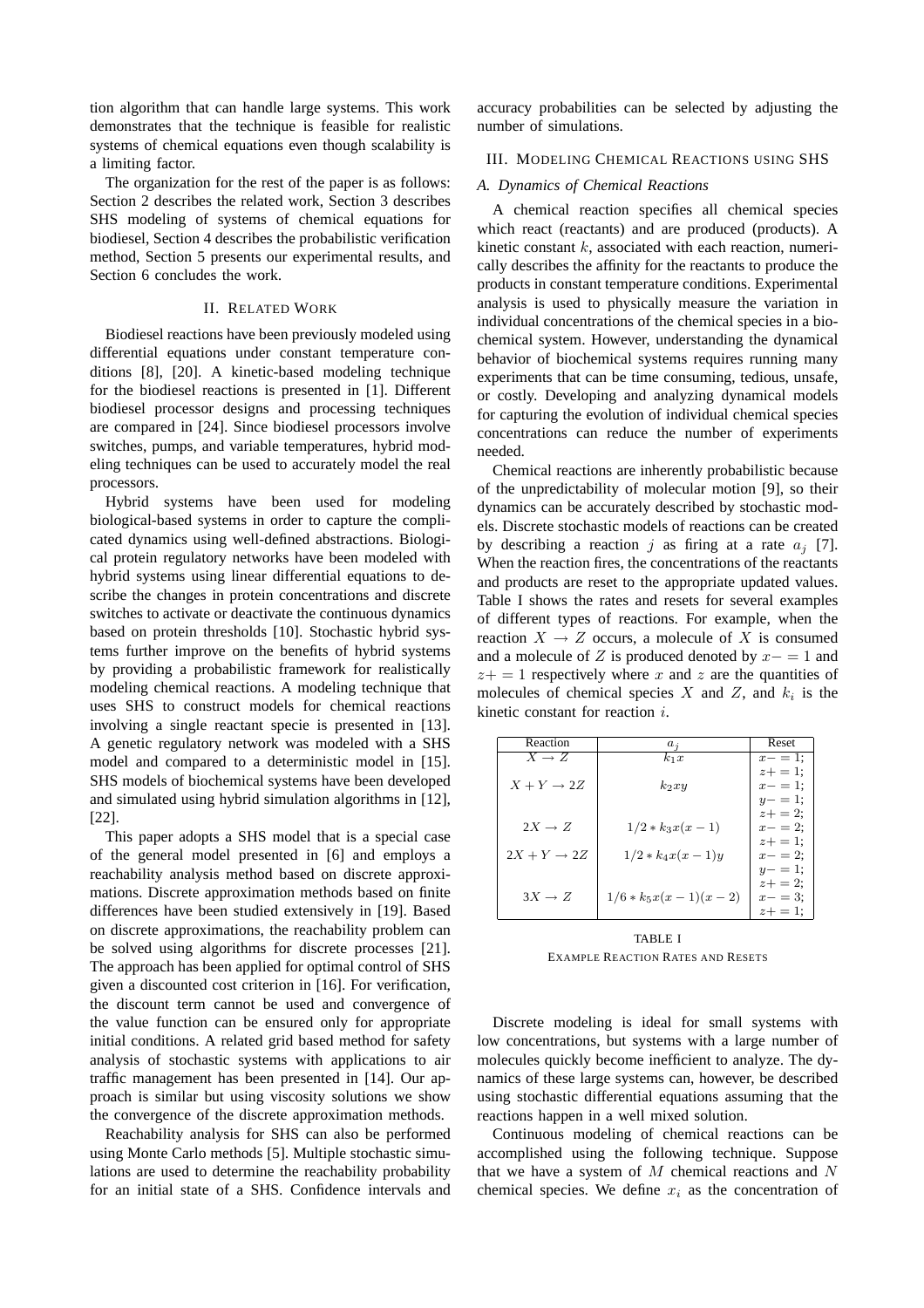the *i*th chemical species in micro-Molarity ( $\mu$ M),  $M_f$  as the number of reactions,  $a_j$  as the reaction propensity of the jth reaction, and W as an  $M_f$ -dimensional Wiener process. Reaction propensities are calculated using the kinetic constants and concentrations of the reactants for each chemical reaction. The stoichiometric matrix  $v$  is a  $(M_f X N)$  matrix whose values represent the concentration of chemical species lost or gained in each reaction  $(0, +1, -1, +2,$  etc.). Equation  $(1)$  describes the continuous dynamics for each of the  $i$  chemical species [22].

$$
dx_i = \sum_{j=1}^{M_f} v_{ji} a_j(x(t))dt + \sum_{j=1}^{M_f} v_{ji} \sqrt{a_j(x(t))}dW_j \quad (1)
$$

All chemical reaction rates are effected by the temperature at which they occur. The higher the temperature, the more likely that the individual molecules will interact and eventually react. The chemical reaction rate  $k$  is most often defined for a single temperature and pressure, but most chemical reactions are exothermic or endothermic and therefore inherently change the temperature.

Furthermore, it is advantageous to control the reaction rates by applying or removing heat to ensure that the system behaves correctly. The effect of temperature on the reaction rate, k, is given by  $k = Ae^{\frac{-Ea}{RT}}$  where A is a constant for each reaction,  $E_a$  is the activation energy for each reaction,  $R$  is the gas constant (1.9872), and  $T$  is the temperature in Kelvin (for example see [8]). Using this equation we can determine the reaction rates for each reaction at any temperature and therefore model the fluctuating reaction speeds.

A heating or cooling apparatus generally applies heat or cool in a binary manner (on or off), so a discrete model of heating control is necessary. Stochastic hybrid systems are ideal for modeling systems of chemical reactions because they are able to model continuous and discrete dynamics in a stochastic framework. Temperature can easily be included in a stochastic model as another continuous state. The temperature can then be used to help calculate the reaction rates for the individual reactions.

## *B. Biodiesel Production*

Biodiesel can be produced by combining soybean oil, methanol, and lye under the correct conditions [20]. The lye is used to neutralize free fatty acids, and is a fairly simple component of the biodiesel process, so we assume that the system has no free fatty acids so we can focus on the more complicated reactions.

Once the free fatty acids have been neutralized, the soybean oil is comprised mainly of triglycerides (TG). The TG can be mixed with methanol (M) and turned into biodiesel in a process called transesterification. The chemicals involved in the transesterification process are described in Table II and the reactions are described in Table III. The TGs are turned into diglycerides (DGs) which are turned into monoglycerides (MGs) which are turned into esters (E) also known as biodiesel. The only byproduct of the reaction is glycerol (Gl) which can be used as a hand soap. We model the concentration of each

of these six chemical species as a continuous variable in our model. Each of the six reactions are modeled using the SDE (1). The kinetic values are determined by the equations in Table III [20].

| Reactant | Variable | [Min, Max] (Moles) | Resolution |
|----------|----------|--------------------|------------|
| ТG       | $x_1$    | [0.00001, 4.00001] | 0.2        |
| DG       | $x_2$    | [0.00001, 4.00001] | 04         |
| MG       | $x_3$    | [0.00001, 4.00001] | 04         |
| E        | $x_4$    | [0.00001, 4.00001] | 0.4        |
| M        | $x_{5}$  | [0.00001, 1.00001] | 0.05       |
| Gl       | $x_6$    | [0.00001, 1.00001] | 0.1        |
| T        | $x_7$    | [20, 70]           | 10         |

TABLE II CONTINUOUS VARIABLES

| Reaction                    | Kinetic Rate                                          |
|-----------------------------|-------------------------------------------------------|
| $TG+M\to DG+E$              | $k_1 = 3.92 \times 10^7 e^{\frac{-13145}{1.987T}}$    |
| $DG + E \rightarrow TG + M$ | $k_2 = 5.58 \times 10^5 e^{\frac{-9932}{1.987T}}$     |
| $DG + M \rightarrow MG + E$ | $k_3 = 5.89 \times 10^{13} e^{\frac{-19860}{1.987T}}$ |
| $MG + E \rightarrow DG + M$ | $k_4=9.87\times 10^9 e^{\frac{-14369}{1.987T}}$       |
| $MG+M\rightarrow GL+E$      | $k_5 = 5350e^{\sqrt{1.987T}}$                         |
| $GL + E \rightarrow MG + M$ | $-9588$<br>$k_6 = 21500e^{\frac{3000}{1.987T}}$       |

TABLE III BIODIESEL REACTIONS AND KINETIC EQUATIONS

The chemical reactions involved in the biodiesel production process are affected greatly by temperature, but previous models of the biodiesel reactions have assumed a constant temperature. Since more heat added to the system will increase the reaction rates  $(k)$ , the warmer the reacting chemicals can be, the faster biodiesel will be produced. However, the energy required to heat the system is a major cost of producing biodiesel, so it is important to know if a heating control system will produce biodiesel successfully under realistic conditions.

The model we have developed uses temperature  $(T)$ as another continuous state of the system. We use the temperature to calculate the kinetic constants  $(k)$  for each reaction as seen in Table III. The biodiesel reactions create a negligible amount of heat, so we assume that the only heat added to the system comes from a heating element. We also assume that when the heating element is not on, the system loses heat at a constant rate.

$$
\dot{x}_7 = \begin{cases}\n.02(-x_7)dt + .01dW & \text{cooling} \\
.05(100 - x_7)dt + .01dW & \text{heating}\n\end{cases}
$$
\n(2)

We model the change in heating using two discrete states, one for heating and one for cooling. The continuous dynamics of the two states are determined by combining the equations (1) describing the rate of concentration change with the equations in Table III describing the effect of temperature on the kinetic constants. Furthermore, the temperature is described as another continuous state of the system where the continuous dynamics for  $\dot{x}_7$  are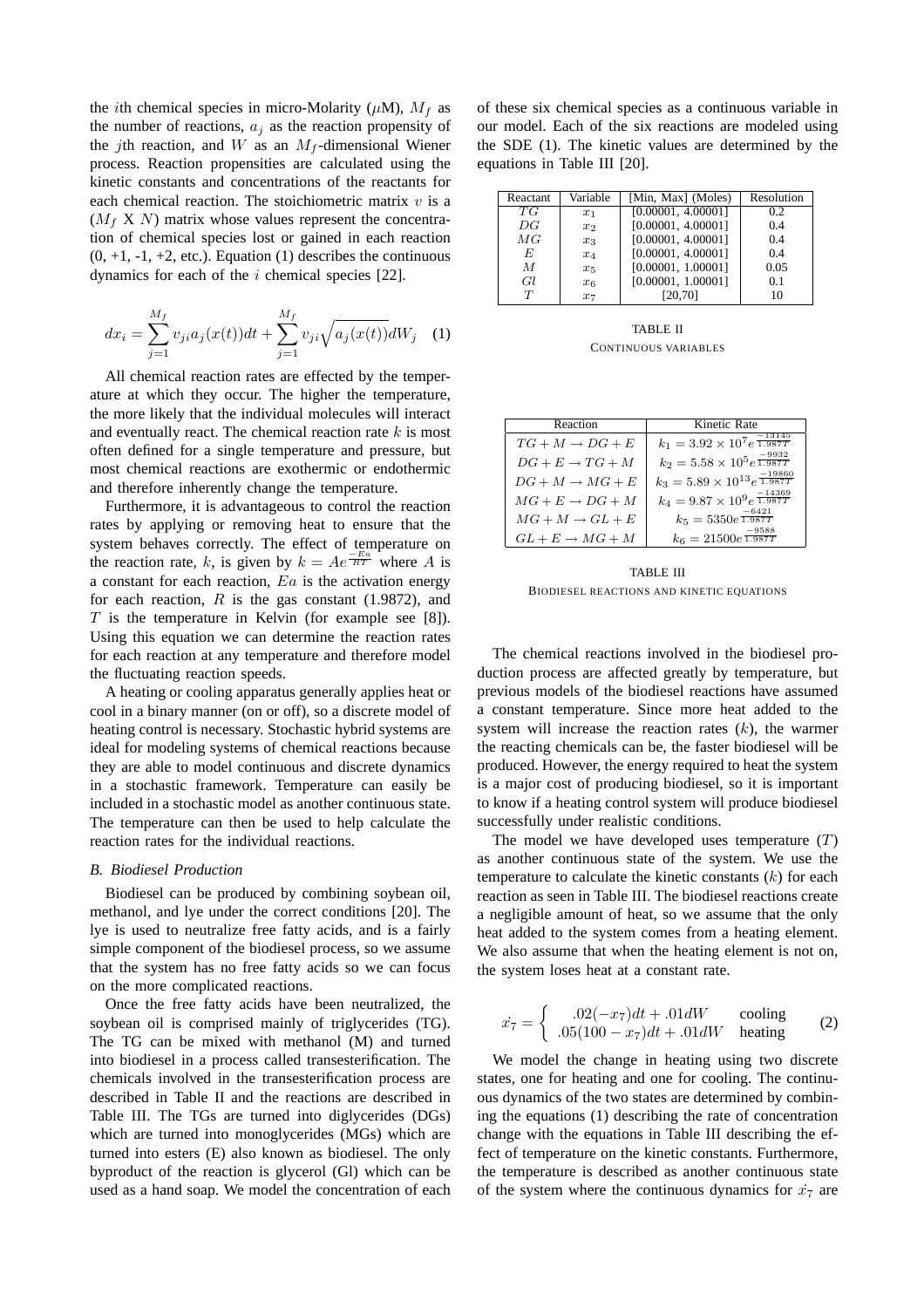described by Equation 2. The system can switch between the states depending on the temperature of the reactants. In this model, if the temperature is above 30 degrees, the heater is turned off, and if the temperature is below 30 degrees the heater is turned on.

Methanol (M) is an expensive chemical necessary for producing biodiesel from soybean oil, and recovery of methanol from the resulting biodiesel can be costly, so conservation of the chemical is necessary. However, having too little methanol in the mix can leave unconverted TGs, DGs, or MGs which will cause the biodiesel to fail quality testing. Therefore, ideally we would like to use our model to test whether all of the TGs, DGs, MGs, and methanol are used up at the same time to ensure quality and efficiency.



Fig. 1. SHS model of biodiesel production system

The SHS model for biodiesel production is shown in Figure 1. Between transitions, the continuous state evolves according to the corresponding SDE where the solution is understood using the Itô stochastic integral. Upon occurrence of a transition, the continuous state  $x$ is reset according to the reset map. A guarded transition fires the instant when the guard becomes true and is reset according to the reset map. We include a reset on the transition to ensure that Zeno behavior is avoided by the model [18].

The functions  $b(q, x)$  and  $\sigma(q, x)$  shown in Figure 1 come from Equations 1,2 and are bounded and Lipschitz continuous in  $x \in X$  and thus the SDE has a unique solution. As described in Table II, the concentrations of the biodiesel production system are assumed to be bounded. Given these assumptions, the SHS for the biodiesel production system is a special case of the SHS model described in [17]. In particular, this model has two discrete states and two guarded discrete transitions.

Our goal of the analysis of the biodiesel model is to determine the probability that the reaction will fully complete with a small excess of methanol. To determine this, we define the set of reachable states as the set of all concentrations that satisfy  $T = \{x \in \mathbb{R}^7 : x_5 < .1 \wedge x_1 < 1 \wedge x_2 < 1 \wedge x_3 < 1\}.$ Since we don't want the system to run out of TGs, DGs, or MGs before it runs out of methanol, we define the unsafe states as those which satisfy  $U =$  $\{x \in \mathbb{R}^7 : x_5 < 0.1 \wedge (x_1 > 1 \vee x_2 > 1 \vee x_3 > 1)\}.$  Our problem is to determine what is the probability that the SHS will enter the reachable set without entering the unsafe set.

## IV. PROBABILISTIC VERIFICATION

### *A. Reachability Analysis*

Given a target set and an unsafe set of states, the objective of the reachability problem is to compute the probability that the system execution from an arbitrary initial state will reach the target set while avoiding the unsafe set. We denote  $X<sup>q</sup>$  the state space for mode q and  $S = \bigcup_q X^q$  the state space of the system. Let  $T = \bigcup_{q \in Q_T} \{q\} \times T^q$  and  $U = \bigcup_{q \in Q_U} \{q\} \times U^q$  the set of target and unsafe states respectively. We assume that  $T<sup>q</sup>$  and  $U<sup>q</sup>$  are proper open subsets of  $X<sup>q</sup>$  for each q, i.e.  $\partial T^q \cap \partial X^q = \partial U^q \cap \partial X^q = \emptyset$  and the boundaries  $\partial T^q$  and  $\partial U^q$  are sufficiently smooth. We define  $\Gamma^q =$  $X^q \setminus (\bar{T}^q \cup \bar{U}^q)$  and  $\Gamma = \bigcup_{q \in Q} \{q\} \times \Gamma^q$ . The initial state (which, in general, is a probability distribution) must lie outside the sets  $T$  and  $U$ . The reset map is defined as a transition measure  $R(s, A)$  that defines the probability distribution of the state after the jump and is assumed to be defined so that the system cannot jump directly to  $U$ or  $T$  [18].

Consider the stopping time  $\tau = \inf\{t \geq 0 : s(t) \in$  $\partial T \cup \partial U$ } corresponding to the first hitting time of the boundary of the target or unsafe set. Let  $s$  be an initial state in Γ, then we define the function  $V : \Gamma \to \mathbb{R}_+$  by

$$
V(s) = \begin{cases} E_s[I_{(s(\tau^-) \in \partial T)}], & s \in \Gamma \\ 1, & s \in \partial T \\ 0, & s \in \partial U \end{cases}
$$

where  $E_s$  denotes the expectation of functionals given that the initial condition is  $s$  and  $I$  denotes the indicator function. The function  $V(s)$  can be interpreted as the probability that a trajectory starting at  $s$  will reach the set  $T$  while avoiding the set  $U$ .

The value function  $V$  can be described as the viscosity solution of a system of coupled Hamilton-Jacobi-Bellman (HJB) equations [17], [18]. This function is similar to the value function for the exit problem of a standard stochastic diffusion, but the running and terminal costs depend on the function itself. The coupling between the equations arises because the value function in a particular mode depends on the value function in the adjacent modes and is formally captured by the dependency of the running and terminal costs on the value function V.

*Proposition* We define a bounded function  $c : \overline{S} \to \mathbb{R}_+$ continuous in  $x$  such that

$$
c(q, x) = \begin{cases} 1, & \text{if } x \in \partial T^q \\ 0, & \text{if } x \in \partial U^q \cup \partial X^q \end{cases}
$$

and denote  $\psi^V(q, x) = c(q, x) + \int_{\Gamma} V(y) R((q, x), dy)$ and  $a(q, x) = \sigma^{T}(q, x)\sigma(q, x)$ . Then, V is the unique viscosity solution of the system of equations

$$
b(q,x)D_xV + \frac{1}{2}\text{tr}(a(q,x)D_x^2V) = 0
$$

in  $\Gamma^q$  with boundary conditions  $V(q, x) = \psi^V(q, x)$  on  $\partial$ Γ<sup>q</sup>.

The proof is a straightforward application of the results presented in [17], [18] to the SHS of the sugar cataract development of the biodiesel production system.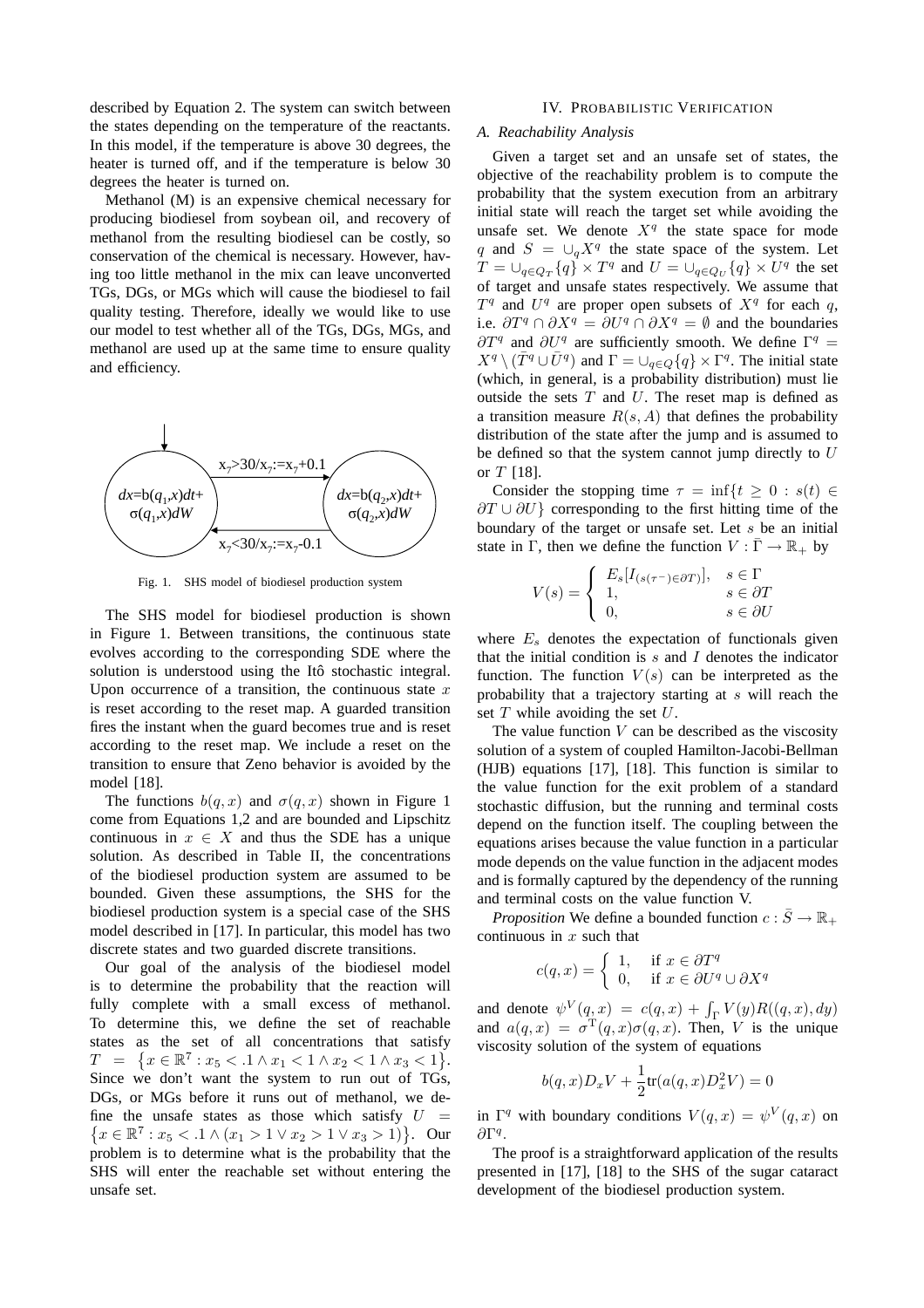### *B. Numerical Methods Based on Dynamic Programming*

One of the advantages of characterizing reachability properties using viscosity solutions is that for computational purposes we can employ numerical algorithms based on discrete approximations. We employ the finite difference method presented in [19] to compute locally consistent Markov chains (MCs). We consider a discretization of the state space denoted by  $\bar{S}^h = \bigcup_{q \in Q} \{q\} \times$  $\bar{S}_q^h$  where  $\bar{S}_q^h$  is a set of discrete points approximating  $B^q$  and  $h > 0$  is an approximation parameter characterizing the distance between neighboring points. By the boundness assumption, the approximating MC will have finitely many states which are denoted by  $s_n^h$  =  $(q_n^h, \xi_n^h)$ ,  $n = 1, 2, ..., N$ . The transition probabilities  $p^h((q, x), (q', x'))$  of the Markov chain are computed to approximate the SHS while preserving local mean and variance [17], [18].

The value function  $V$  of the SHS can be approximated by

$$
V^{h}(s) = E_{s} \left[ \sum_{n=0}^{\nu_{h}} c(q_{n}^{h}, \xi_{n}^{h}) I_{(n=n_{i})} \right].
$$

where  $\nu_h$  is the time the state will enter the target set T or the unsafe set  $U$  and  $n_i$  are the times of the discrete jumps. The function  $V^h$  can be computed using a value iteration algorithm. The results in [17], [18] show that the algorithm converges for appropriate initial conditions, and further, the solution based on the discrete approximations converges to the one for the original stochastic hybrid system as the discretization becomes finer  $(h \rightarrow 0)$ . Regarding the efficiency of the computational methods, the iterative algorithm is polynomial in the number of states of the discrete approximation process. Although scalability is a limiting factor, using parallel methods the approach is feasible for realistic systems as biodiesel production system, a seven-dimensional biochemical system for which the approximating process has approximately 500 million states.

#### V. EXPERIMENTAL RESULTS

In this section we present the results of the reachability probability for the SHS biodiesel production model presented in Section 3. The chemical concentration ranges and resolutions used are presented in Table II. We chose the resolution parameters to be similar to the resolution that measurement equipment can achieve in actual experiments.

The resolution parameters for the biodiesel production system result in an MDP with approximately 500 million states. Storing the values at each state alone requires several gigabytes of memory, so we developed a parallel value iteration implementation to improve the performance of the algorithm. The value iteration algorithm is still guaranteed to converge in a parallel implementation as long as updated values are used periodically [4]. Parallel dynamic programming algorithms are well-defined and easy to implement [4]. Our MDP has a regular structure which improves the efficiency of the value iteration algo-

rithm and allows us to implement a fairly straitforward partitioning technique for the parallel implementation.

To partition the problem for multiple processors we select five of the seven dimensions of the MDP to divide in half. Each processor only analyzes half of the total range for each of five divided ranges and the entire range for the other two dimensions. The two range divisions in five dimensions create  $2^5$  or 32 range combinations that must be considered. The processors are each specifically assigned a combination of the ranges to ensure that the entire range for each dimension is computed, and all range values are arranged to minimize communication. Processors with neighboring range values regularly update their neighbors to ensure the value iteration converges.



Fig. 2. Projection of the value function (MG,DG) for the temperaturecontrolled reachability results



Fig. 3. Projection of the value function (MG,TG) for the temperaturecontrolled reachability results

To visualize our results we plot projections of the data for different concentrations of the chemicals involved. The projection in Figure 2 shows the reachability probability for selected ranges of diglycerides (DG) and monoglycerides (MG)  $(x_2, x_3)$  where  $x_1 = 0.00001$ ,  $x_4 = 0.00001$ ,  $x_5 = 1.00001$ ,  $x_6 = 0.5$ , and  $x_7 = 50.0$ . The projection in Figure 3 shows the reachability probability for selected ranges of triglycerides (TG) and monoglycerides (MG)  $(x_1, x_3)$  where  $x_2 = 0.00001$ ,  $x_4 = 0.00001$ ,